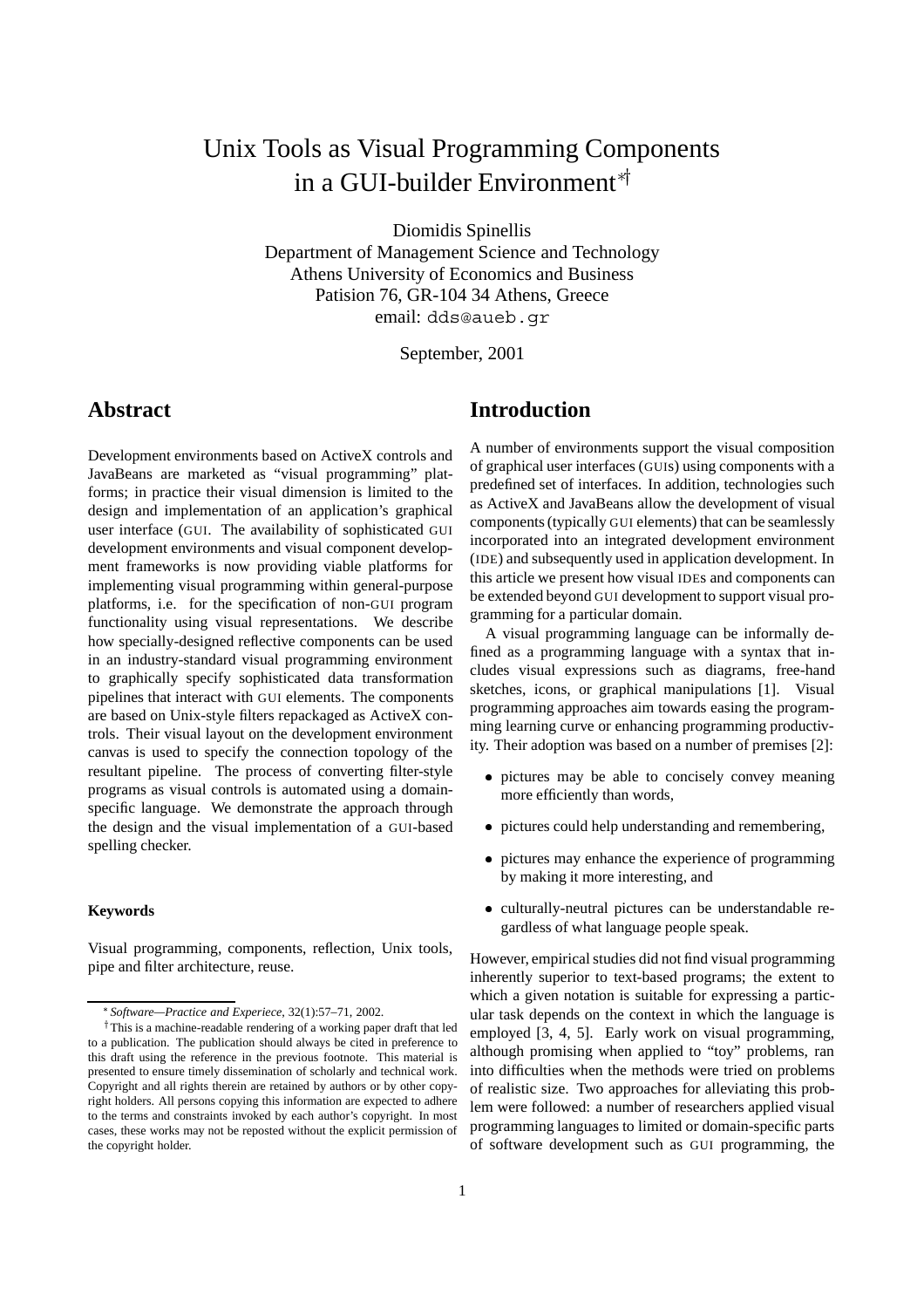graphic depiction of data structure behaviour, or the combination of textually programmed units to build new programs [1]. Others, proposed the design of visual programming languages based on formalisms used by existing, standard, component-based visual engineering languages such as the ITU-T MSC standard for message sequence charts, or the IEC-1131 standard for function block languages [6].

In our approach we capitalise on the strength of existing GUI-builder IDEs by crafting industry-standard software components that can be used within the GUI-designer of the IDE to perform data-flow-oriented visual programming. Although we demonstrate our method in the context of a specific domain (the visual composition of data-flow pipelines), the same underlying principles can be applied to different visual programming domains.

We define a software component as a unit of composition with contractually specified interfaces and explicit context dependencies only; one that can be deployed independently and is subject to third-party composition [7]. Components, in common with objects, encapsulate state, allow access to it through separately described interfaces, and support modular design based on separation of concerns. However, components differ from objects in a number of ways: they can be implemented in different languages, they are often packaged in binary containers, they can encapsulate multiple objects, and are typically more robustly packaged than objects [8]. Components that support visual composition implement a set of interfaces defined by the visual programming environment that supports their use. These interfaces allow the visual placement of components on forms, the handling of user-input events, and the persistent specification of their properties at program design time. Two widespread families of visual components are JavaBeans [9] and ActiveX controls [10].

Visual components are supported by a number of IDEs. Typical examples are Visual Basic (VB), Delphi, JBuilder, Latte, and Visual Café. Although ActiveX controls, JavaBeans, and their respective environments are marketed as "visual programming" technologies, in practice, their visual dimension is limited to the design and implementation of graphical user interfaces (GUIs). A number of systems such as Khoros/Cantata [11, 12] and LabVIEW [13] support component-based visual programming — also referred to as coarse-grained visual programming — using specialised components and a corresponding dedicated development environment. Now, the availability of sophisticated GUI-builder IDEs and the respective component development frameworks provides us with an alternative approach for implementing coarse-grained visual programming: one based on widely deployed, industry-standard platforms.

In the following sections we present how speciallydesigned reflective components can be used in an industrystandard visual programming environment to visually specify sophisticated data transformation pipelines that interact with GUI elements. The remainder of this paper is structured as follows: Section discusses our selection of com-

ponents and their execution environment; Section presents how the controls we have implemented support visual programming; in Section we analyse the design and implementation of the visual controls, in Section we present how the control creation process can be automated, in Section we describe an exemplar application utilising visual programming controls, and in Section we evaluate the approach we propose. Section concludes the paper with directions for further work.

The elements of our approach: visual programming, component-based development, a graphical front-end to Unix tools, data-flow visual languages, and pipe and filter architectures have been extensively studied. See for example the references [2, 14, 1, 15, 6] (discussing visual programming and providing examples of specific approaches), [16, 17, 18, 3] (discussing graphical Unix-tool front ends), [19, 20, 21, 7, 22] (discussing component-based development), [17, 23, 24, 25, 26, 27] (discussing visual data-flow approaches), and [28, 29] (discussing pipe and filter architectures). The main contributions of this paper are: the proposal to use standard GUI builders as visual programming environments by means of specially crafted reflective components, the idea that GUI builders can be used to configure sophisticated component interactions and deployment scenarios, and the demonstration of visual programming and GUI interfacing utilising the well-known Unix text processing tools encapsulated as ActiveX components.

# **Component Source and Execution Environment**

Most existing visual components (also known as controls or widgets) provide GUI interface elements. Typical examples include text-input boxes, buttons, list boxes, grids, radio buttons, graphs, and file selection dialogs. The few visual components that do provide computationally interesting processing (such as Microsoft's Internet Transfer control used to perform HTTP/FTP data transfers) do not utilise their visual dimension; they are presumably packaged as visual components in order to expose their properties for editing using the standard IDE property editing mechanisms. Our candidates for repackaging as visual components had to provide non-trivial computational functionality, be amenable to visual manipulation, and be available for reuse. We decided to base our work on the numerous user and system programs available under the Unix operating system implementations. Based on the Unix tool-centred philosophy, software developers have created a large collection of programs that provide a single service (e.g. compare two files, search for a pattern, deliver mail) without requiring user interaction. Many of those programs are implemented using state-of-the-art algorithms, have been stresstested in many diverse applications for decades, and have their interface and operation standardised under efforts such as POSIX [30]. Unix filter-style tools can be combined using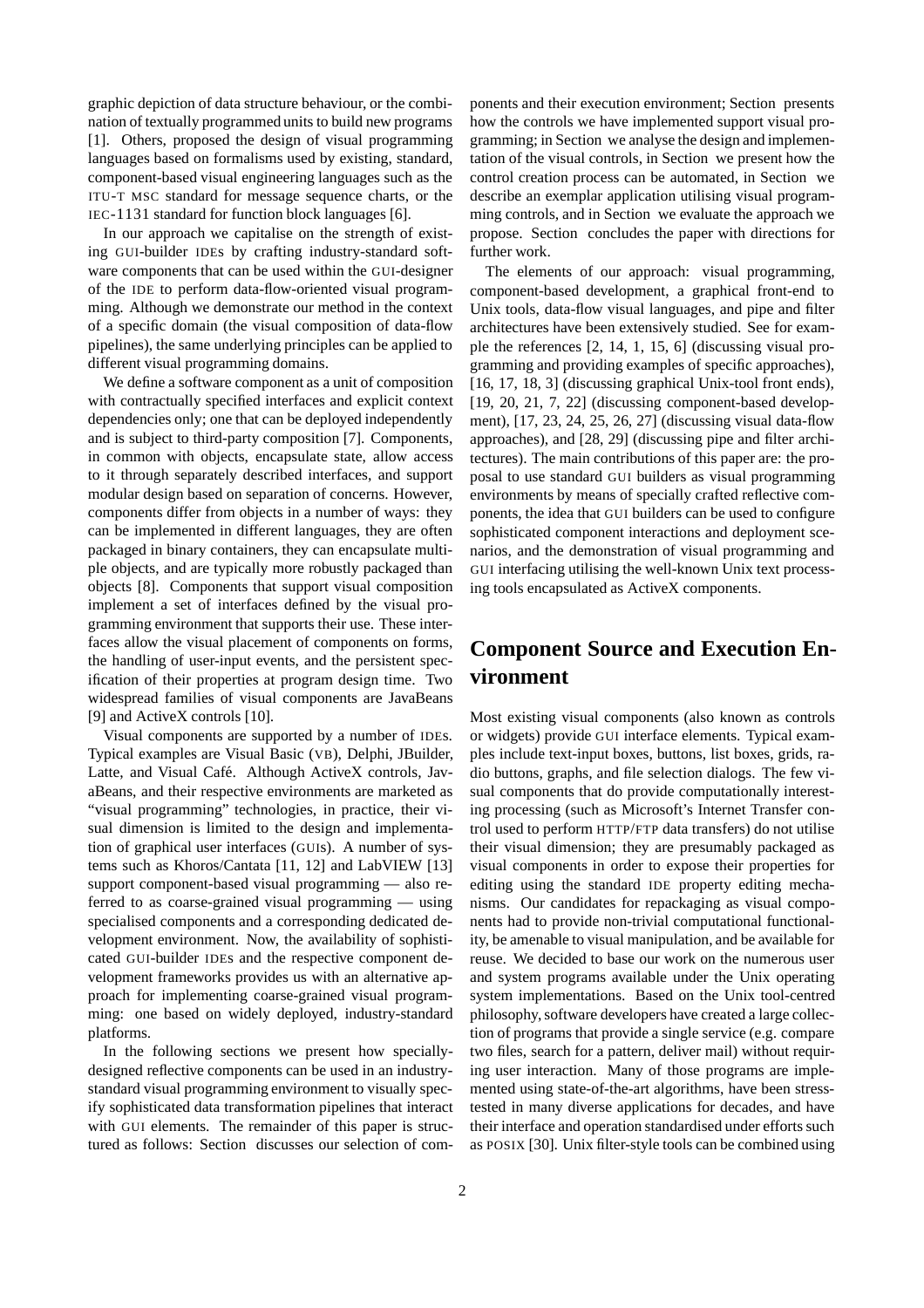pipelines; an abstraction with obvious visual connotations. In addition, many of these programs are freely available in source code form through Open Source initiatives such as GNU and BSD. The initial selection of the visual programming controls builds upon our previous work on *component mining* [31, 32] where we defined a pattern language for converting such programs into (non visual) components.

A visual component (an ActiveX control or a JavaBean) is characterised by properties, events, and methods. *Properties* affect the appearance (e.g. the background colour), functionality, or state of the control or bean. *Events* are notifications sent by the controls or beans to let programs using them know that a specific action (such as a mouse click) has occurred. *Methods* are other functions that can be called from within the program that hosts the control or bean to perform some processing. By packaging Unix tools as visual components we gain a number of benefits:

- the relative placement of the tools on the environment's graphical canvas can be used to define data processing pipelines,
- the two-dimensional nature of the canvas allows the implementation of more sophisticated pipelines than the ones that can be specified using the onedimensional Unix shell command line,
- the integration of the tools in a graphical environment allows the implementation of GUI applications where the tools can interact with a variety of standard GUI controls (widgets), and
- the Unix letter-style command-line options can be exposed as properties that can be graphically specified using the IDE's property box.

We decided to package the Unix tools as ActiveX controls, based on our previous experience with packaging them as COM (Component Object Model) objects and the availability of framework support for efficient control implementation. ActiveX controls can be used in a number of environments on Microsoft-Intel platforms such as the VB IDE, and the Internet Explorer. Although a JavaBeans-based implementation could have resulted in highly portable components, this did not apply in our case since most Unix tools are implemented in C and will not benefit from the Java binary-level portability. Our approach however, is not Microsoft-specific; the ideas we present can be employed in any environment that supports visual components with basic reflective capabilities.

## **Visual Programming**

The visual Unix-filter components (VUFC) we implemented support the graphical specification of data-flow pipelines. The relative position of the components on the IDE design canvas determines the flow of data between them. Components, representing processes, can have input ports, which

are used to read data, and output ports where data is output. The two-dimensional nature of the design canvas allows us to build sophisticated non-linear filter topologies. The default flow of data across components follows the — standard in western cultures — top-to-bottom and left-to-right direction. Ports are numbered clockwise from the bottom left edge of the control; this numbering scheme and the default port values used (0 for input, 1 for output) result in the data flow direction we described. When programmers want to override the default direction, control properties allow them to specify the port number to be used for each input or output function (e.g. assign the input to port 3). We found the port numbering scheme intuitive and convenient; however, port numbers could also have been specified in a graphical way by implementing a custom property editor (a facility available both for ActiveX controls and JavaBeans). Controls are freely drawn in arbitrary sizes and positions using the graphical design facilities of the IDE GUI editor; controls that are very close together are considered connected. Apart from setting non-default directions for data flow, the programmer needs only to specify filterspecific options (e.g. set a filter to sort in descending order). These are typically provided as component properties and can therefore be easily set, again without any code writing, from within the IDE property editor. A co-ordinating component is placed on the canvas to synchronise the actions of all visual components it contains. This component can be activated at design time to visualise the current connection status of all visual components using input and output arrows. In addition, the component provides a runtime method for starting the operation of the pipeline, activating all its members and waiting until processing is finished.

Our approach is based on three types of visual components:

- **Filter** components are encapsulating a standard Unix filterstyle process such as *sort*, *cat*, or *wc*. In addition, a generic filter component allows the realisation of arbitrary filter commands; however, this filter's operation is not determined by specific properties (e.g. *SortOrder*), but by a single property containing the customary Unix-style command-line options.
- **Connector** components connect two components from within our family; they are implemented as a visual encapsulation of the operating system pipe abstraction.
- **Glue** components connect our visual components with other GUI elements such as *edit boxes* and *list boxes*.

The way VUFC components are visualised on the IDE design canvas is shown in Figure 1. The T (pipe split) component and the controls on its left move data in the right-to-left direction; they are the only ones where the port assignment properties had to be manually specified.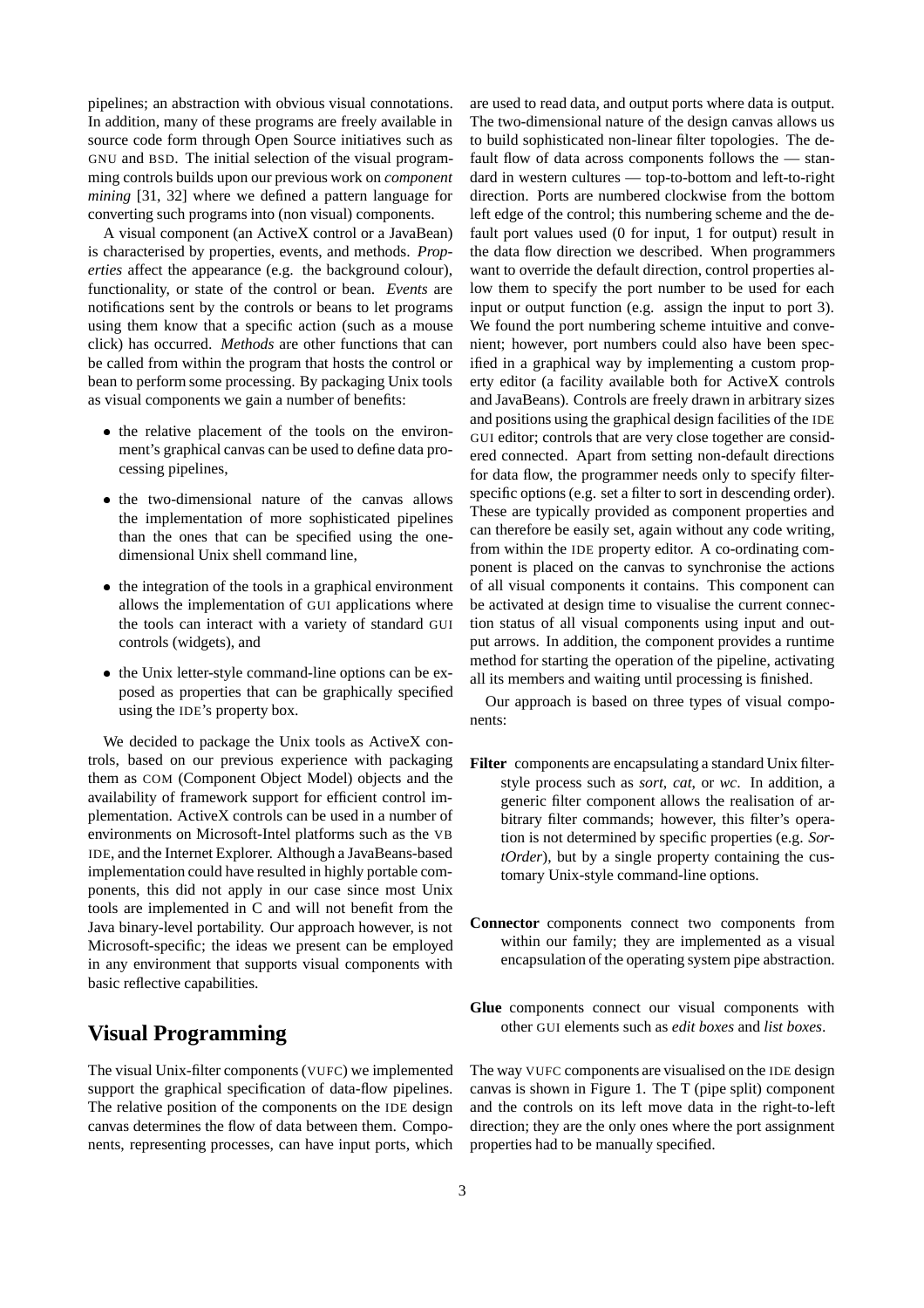

Figure 1: VUFC components and their connections.



Figure 2: Visual component encapsulations.

## **Component Encapsulation and Operation**

We created the visual components in a two-step process. We first mined and packaged Unix tools, connectors, and glue as (non visual) COM components. We then packaged the COM components as ActiveX controls. The architecture of the resulting components is illustrated in Figure 2.

Implementing COM components from scratch in C++ is not trivial. Every component, in addition to its custom functionality, must support registration, an interface for creating component instances called *IClassFactory*, object creation, reference counting, the *QueryInterface* method, and, possibly, dual interfaces for supporting its use through C++ and automation-based scripting languages. Fortunately, these tasks are supported by the *Microsoft Foundation Classes* (MFC), a large, monolithic application framework for programming in Microsoft Windows, and by the *Active Template Library* (ATL) a leaner set of template-based classes that specifically target the development of COM components. We implemented the mined components using ATL. By aggressively utilising  $C++$  templates and multiple inheritance, ATL supports the development of COM components with brevity and minimal runtime overhead. A barebones ATL-based COM component can be implemented in less than 100 lines; most of them automatically generated

by a "wizard"-type tool. We therefore found ATL to be ideal for implementing the large number of Unix-mined components and used it as a basis to automate the task. The full details of this operation are described in reference [32].

The second step of the visual component implementation involved the addition of visual component functionality to extend COM objects to fully fledged ActiveX controls. We initially attempted to provide this functionality by extending the ATL-based implementation of each component, but were quickly overwhelmed by the complexity of the task. We found that the addition of a single property to a control required non-trivial code and data additions to a number of C++, IDL (interface definition language), and header files. More importantly, more than 100 lines of inscrutable and unmaintainable code were needed to provide the, critical for our needs, functionality of neighbour control enumeration. We then experimented with the ActiveX control creation facilities of the VB IDE and found the operation reasonably streamlined and programmer-friendly. We retained the ATL-based components as a basis for our work, because their implementation was based on a number of system-level facilities (such as threads, pipes, non-blocking I/O, and handle cloning) that are not available in the VB environment. Our visual component architecture therefore involves wrapping each COM component within an ActiveX visual control, and, one additional co-ordinating component implemented from scratch in VB.

The stability of our pre-packaged COM components, in conjunction with the quick edit-run cycle, the easy access to component properties, and the high-level facilities for graphics programming provided by VB allowed us to implement the full functionality we required in a fraction of the time of the previous ATL-based aborted attempt.

The ability of the components to connect themselves together, depending on their location on the IDE design canvas, is based on their reflective capabilities i.e. their ability to examine their and their neighbours location.

The foundation for the concept of reflection is Smith's reflection hypothesis [33], which states that reflective programs can access, reason about, or alter their interpretation. In our case, ActiveX controls have properties, available both at design and at run time, that can be used to access their location and enumerate the other controls that exist on the same canvas. We exploit this reflective capability to link the visual representation of the controls with their operational behaviour.

All visual components support a number of common properties and methods and some component-specific properties as shown in Figure 3. The component-specific properties are used to provide details on how the control will perform its processing (e.g. *MergeOnly, FoldCase, Reverse*) and (in exceptional cases) to specify the visual flow of data (*InPort, OutPort*). The common properties (*Height, Left, Width, Right, Enabled, Name, Visible*) are provided and implemented by the VB IDE and are needed to support the visual dimension and programmability of the controls. These properties include the location, dimension, and visibility of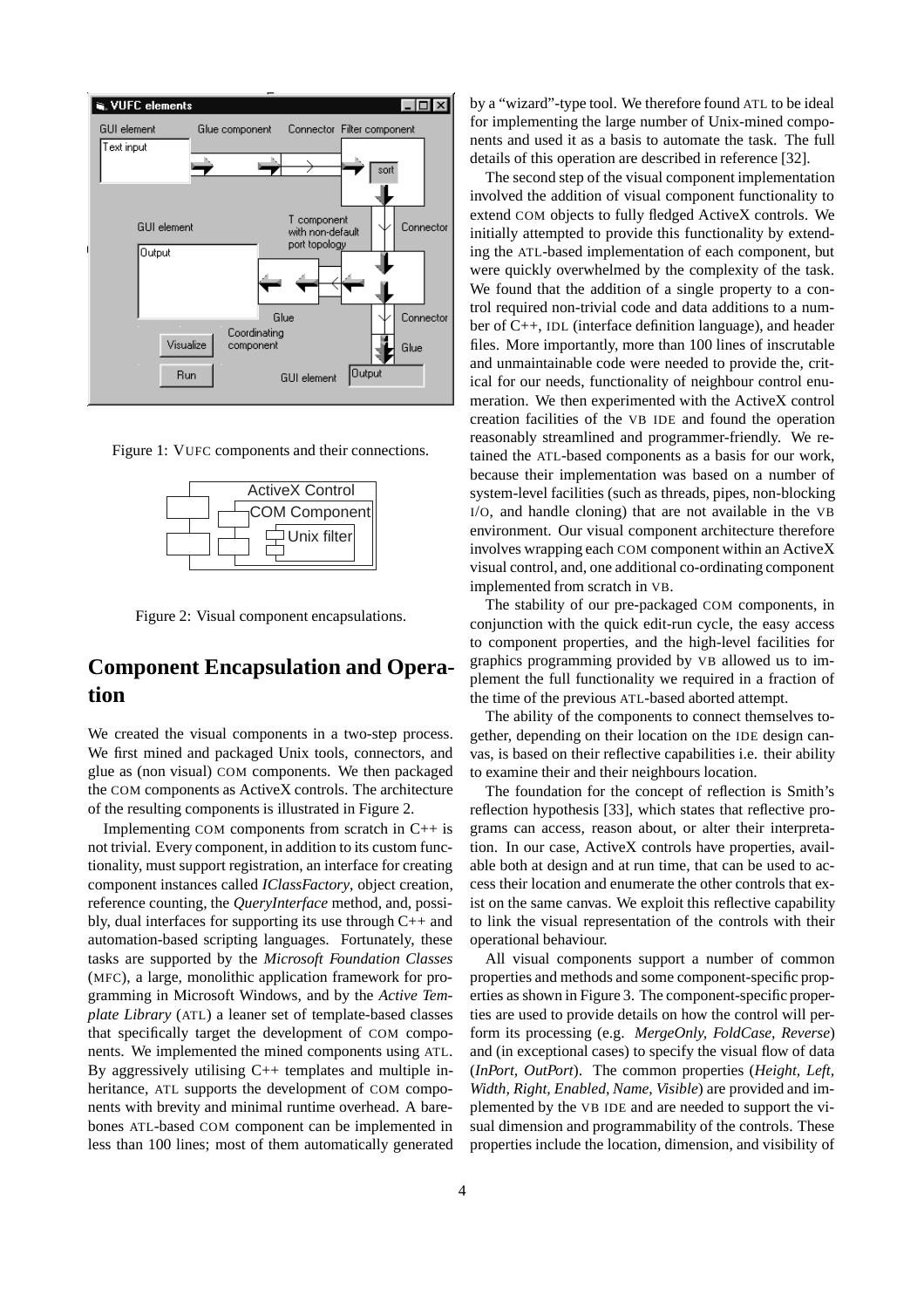

Figure 3: Visual component class diagram.

each control. The common methods (*Visualize(), Prepare(), Plumb(), Run(), Execution()*) form an interface that all visual components in our framework must provide. They are used by the co-ordinating control to orchestrate the visualisation and interconnection of the visual control setup as a network of co-operating processes. The methods of this interface work as follows:

- **Visualize** is called during design or run time to provide the programmer with a view of the data-flow across the system. Solid arrows are used to indicate the flow of data at the input and output ports of the glue and filter components, while a single line arrow is drawn from the input to the output in all connector (pipe) components. Each component is responsible for drawing its own visual representation. It does this by enumerating all its connected neighbours, sorting them according to our defined port ordering, and assigning them to the respective ports specified by the programmer.
- **Prepare** is the first operation performed on all controls before the configured system starts running. Controls are responsible for setting-up their internal state so that other controls can connect to them. As an example, the pipe control creates at this point the two pipe handles. The provision of a separate step used before the execution commences obviates the need of connecting the components based on their topological ordering and allows more flexible pipeline topologies.
- **Plumb** is the second operation performed on all controls before the system runs. At this step each control connects to its neighbours, setting for example its standard output to the handle of the pipe it connects to.



Figure 4: Declarative description of the *sort* command.

}

- **Run** is a method that makes components begin processing their data. It is a do-nothing operation for passive components implemented as operating system abstractions (connectors, implemented as pipes); active components (filters and glue) at this step start-up a separate process or thread. This step is the last operation for bringing up a running pipeline.
- **Executing** is a method that returns *true* if a control is internally processing data. In order to avoid deadlocks filter and glue controls process their data asynchronously as independent threads or processes. The co-ordinating control waits for the completion of the pipeline operation by monitoring the *executing* status of all controls on the canvas.

#### **Automating Control Creation**

Although the plethora of available filter-style tools provided us with a rich selection of candidates for encapsulation as visual controls, it made us realise that the act of encapsulation is a labour intensive and time consuming task. Following an earlier experience in automating packaging of Unix tools as COM objects [32] we defined a process and implemented support tools for automating the creation of filterstyle VUFC controls. Specifically, for every filter that is to be converted into a control, one has to define the syntax and semantics of the tool's command-line options using a small domain-specific language [34]. An example of this description for the *sort* filter is depicted in Figure 4. For every filter command line option (e.g. -r) one specifies:

- a meaningful name that is to be used as the respective control property,
- the option's type (*bool* for stand-alone options; *string*, *int*, or *double* for options that take arguments of the respective type),
- the option's default value,
- a descriptive text that appears as help for the given property in component object browsers and the IDE property editor, and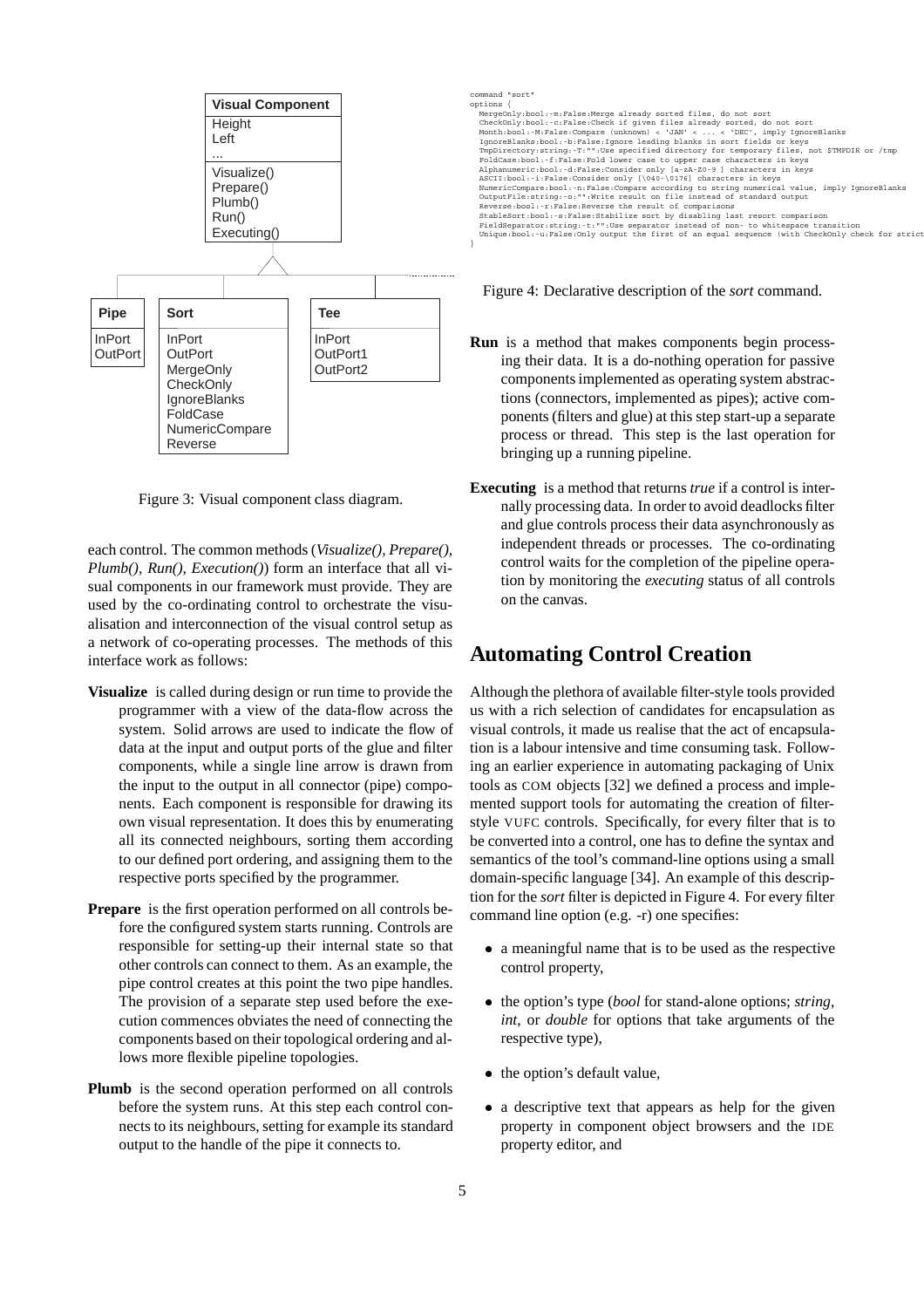| Properties - SortList                                                |                     |       |
|----------------------------------------------------------------------|---------------------|-------|
| SortList ufcsort                                                     |                     |       |
| Categorized<br>Alphabetic                                            |                     |       |
|                                                                      | Month               | False |
|                                                                      | NumericCompare      | True  |
|                                                                      | OutPort             | 1     |
|                                                                      | OutputFile          |       |
|                                                                      | Reverse             | False |
|                                                                      | <b>StableSort</b>   | False |
|                                                                      | Tag                 |       |
|                                                                      | TmpDirectory        |       |
|                                                                      | ToolTipText         |       |
|                                                                      | Unique              | False |
|                                                                      | WhatsThisHelpID   0 |       |
| ╕                                                                    | <b>Position</b>     |       |
|                                                                      | Height              | 1095  |
|                                                                      | Left                | 3960  |
|                                                                      | Top                 | 360   |
|                                                                      |                     |       |
| NumericCompare<br>Compare according to string numerical value, imply |                     |       |
| IgnoreBlanks                                                         |                     |       |

Figure 5: Presentation of the *sort* properties in the VB IDE.

• the respective letter code expected by the filter as a command-line argument.

A small compiler, implemented in Perl [35], compiles the declarative description of the filter interface into a VB control definition source file that implements the respective component (e.g. *VUFCsort*). The code contains:

- a member variable for every filter command-line option,
- methods for getting and setting the member variable value (thus exposing the command-line option as a "property" of the component),
- methods for loading and saving the property values,
- a method for initialising the properties to a known state, and
- a method for executing the filter with a command line constructed dynamically to match the values of the component's properties.



Figure 6: A spell checker with a GUI.

The component also inherits (due to VB limitations, by source code reuse) and exposes as properties the common methods and properties of the standard VUFC interface. An example of how the properties of the automatically created *VUFCsort* component appear in the VB IDE can be seen in Figure 5. Connector and glue-type components still need to be written by hand, but the effort required to implement them is only a small part of the effort that would be required to repackage the large number of filter-style programs without an automated process.

## **Exemplar Application**

To demonstrate the viability of our approach we have designed and implemented a simple GUI-based spell-checker based on a pipeline of ActiveX controls. Figure 6 depicts the UML component interaction diagram of the spellchecker. The text to be spell-checked is retrieved from the GUI edit box using a *text box* source glue component. It is transformed into a list of words using the *translate* component that is a direct equivalent of the Unix *tr* command. The word list is then transformed into a sorted list of unique words using the *sort* and *unique* components that correspond to the Unix *sort* and *uniq* commands. Finally, the sorted stream of words to be spell-checked and a dictionary of all acceptable words are processed by *common* — derived from the Unix *comm* command — that outputs the errors: a list of words contained in the first stream and not contained in the second one. This stream of misspelled words is cloned into two streams using *T* the equivalent of the Unix *tee* command. One stream is sent, using the *list box sink* glue component, to a GUI list box. The other is passed to the *wordcount* component to count the number of words contained in it and then, via an *edit box sink*, to a GUI text box. It is important to note that the integration of GUI elements as parts of the pipeline and the cloning of a data stream can not be implemented using the standard Unix linear pipeline system.

We implemented the GUI-based spelling checker using VUFC following the design we outlined. The implementation consisted of:

drawing the controls to form the spell check pipeline,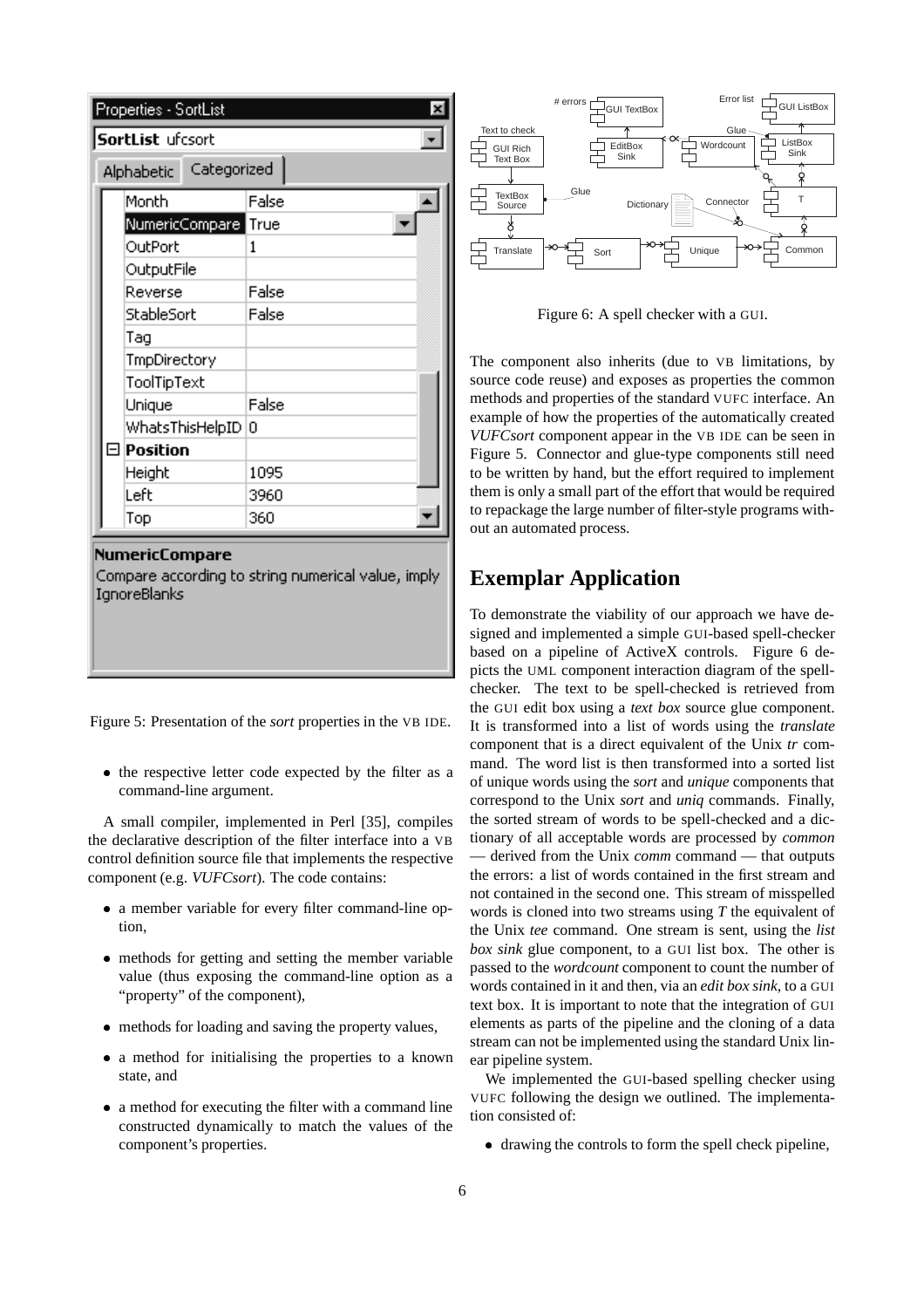

Figure 7: A GUI-based spelling checker built using VUFC.

- specifying (using the property editor of the IDE) the operational parameters of each filter component (e.g. that the *wordcount* filter should count lines),
- adding two lines of code: one for connecting the "Check spelling" button to the co-ordinating control, and one to specify an option to the *fold* filter that contained an embedded newline and could not be specified from the property editor.

The implementation and resultant user-interface are depicted in Figure 7. The visual components and their interconnections need not be visible to the end-user; they are included in the figure to demonstrate the pronounced similarity between the design of the spelling checker and its visual implementation.

Compared to a spelling checker implemented using a linear pipeline in the Unix environment, our component-based implementation offers the following enhancements:

- it provides a graphical user-interface,
- it counts the number of errors detected utilising VUFC's ability to implement non-linear pipeline topologies, and
- it can check formatted text.

In addition, the application was implemented using a typed and modular language in a rich integrated development environment offering a purely graphical method for interconnecting the components, a syntax-aware editor, a sophisticated debug facility, a graphical interface builder, integrated help facilities, and source-code management. Third-party tools also provide support for profiling, automated source code examination, and browsing facilities. This level of support is not existent in Unix-based shell-programming approaches and very difficult to obtain in visual programming environments implemented from scratch.

#### **Approach Evaluation**

The use of a GUI-builder IDE for visual programming compared with the use of a dedicated visual programming editor is a choice that depends on the balance of specific advantages, disadvantages, and limitations of each approach.

Modern IDEs provide a mature development environment that enhances programmer productivity in a number of ways. As an example, Visual Basic provides a sophisticated graphical editor, a rich mechanism for specifying component properties (categorised by function, alphabetically, or grouped on a form; all with two levels of help material), a syntax-aware program editor (with keyword colouring, realtime function argument prompting and checking, and multiple levels of undo), a debugger, and an integrated object browser. In addition, programmers (including those relying on visual programming components) profit from the facilities provided for interacting with the environment. Specifically, environments based on Java 2 or Microsoft's .net architecture offer classes supporting most common GUI elements, database connectivity, major networking protocols, email and HTTP transactions, multimedia data, localisation and internationalisation, object serialisation, directory services, and distributed computations.

Furthermore, major existing IDEs benefit from a large in-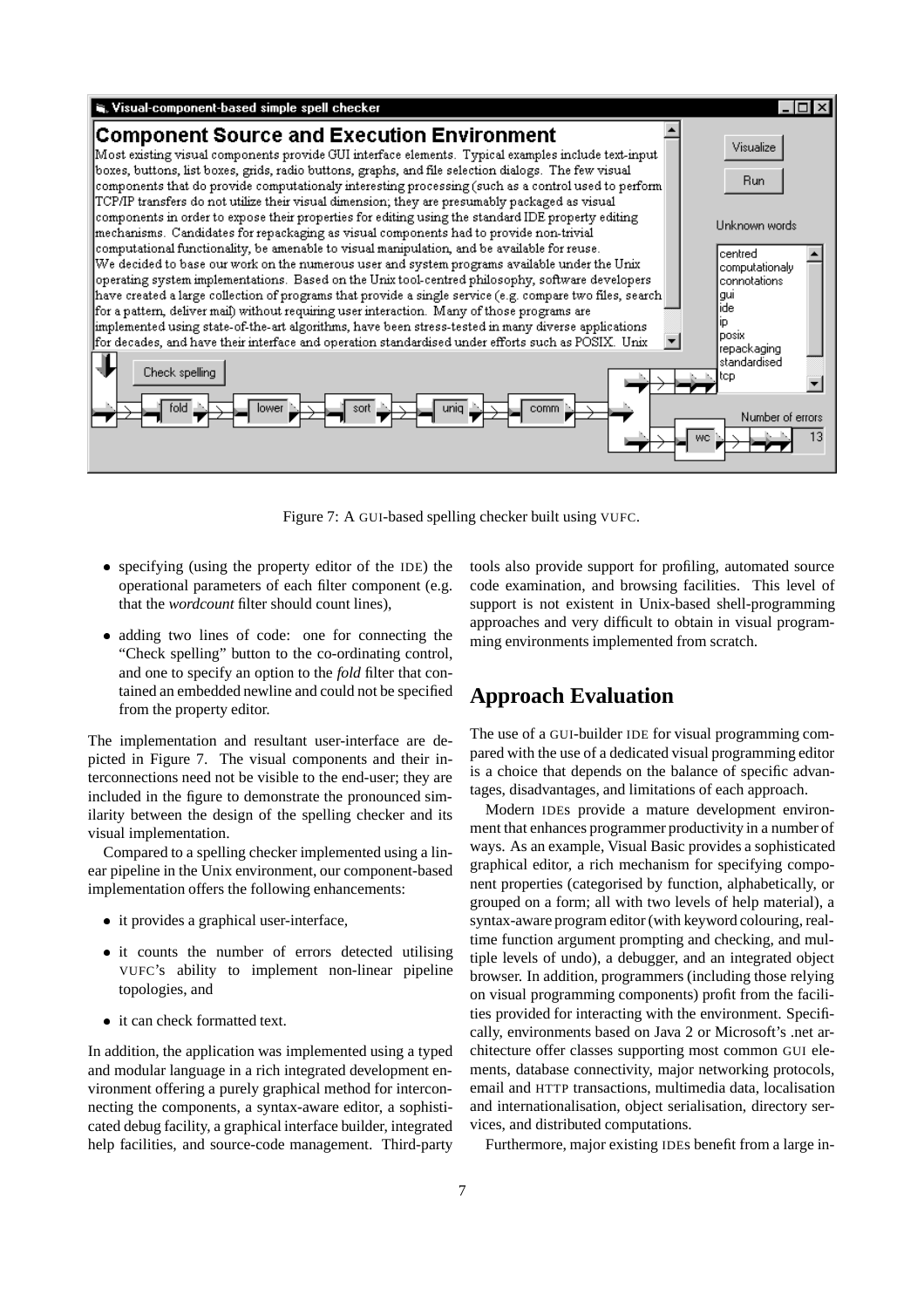stalled user base that in turn results in programmer familiarity with the environment, wide choice and availability of supplementary documentation, professional magazines, conference and exhibitions, consulting services, and training courses. The large user base has also resulted in the blossoming of an add-on industry providing components and tools. An illustrative case is Component Source — a major commercial vendor of ActiveX components — that provides over 2300 components in its January 2001 CD. In addition many design, source code control, and testing tools can be seamlessly integrated into mainstream IDEs.

Finally, visual components targeting industry-standard IDEs can be crafted using existing rich component frameworks and technologies. In our case we were able to use Unix components already encapsulated in a COM framework and experiment with two different technologies for creating ActiveX controls, one based on the C++ Active Template Library (ATL), and one based on the ability of Visual Basic to create ActiveX controls.

However, the approach we propose is not without problems. The most important potential problem comes from the clash with the underlying programming model supported by the IDE (e.g. Visual Basic in our case) that can make it difficult to express the semantics of the combined system or reason about the resulting artefact. In the specific application we described, the data-flow paradigm of the visual language is orthogonal to the native imperative / object-oriented paradigm supported by Visual Basic. Had we developed visual programming components for expressing imperative constructs such as assignments and loops the interactions between the two could potentially become formidable sources of confusion.

In addition, the editor used for the GUI-design is not optimised for visual programming. As an example, components with common semantic (as opposed to topological) properties can not be selected and manipulated as a group while maintaining their visual connections, nor does the editor provide a way to draw arbitrary lines between components. At a deeper level, as the IDE is not designed for visual programming notions such as modularity, encapsulation, and abstraction are not inherently available in a visual form. They can sometimes be accommodated by utilising GUI elements such as forms and frames, forcing however an unnatural expression style. Similarly, the connection between visual elements located on different forms can not be expressed in a visual way, but has to rely on textual representations such as object name bindings.

Finally, the specific implementation we have demonstrated (the visual design of Unix-style pipelines) has some unique restrictions, that are not however limitations of the approach we propose. The data passed between the components consists of strings, while other visual programming systems like Khoros/Cantata, AVS/Express, and Lab-VIEW allow for complex structures to be passed between components. Although in theory pipelines can be used to pass binary data and complex structures, Unix systems customarily pass records delimited by newlines and delimit

fields by whitespace or another special character. This practice is not overly restrictive: it has served admirably many data processing tasks [36]; furthermore, more complex data structures can always be expressed as character strings using XML. One additional restriction of our implementation might appear to be the absence of feedback loops, again a feature of the visual programming systems mentioned above. While the topologies supported by our implementation can express loops, most Unix filters only accept a single input source — a design choice influenced by the more restrictive linear topology of the pipelines that can be expressed in the common Unix shells — and can not therefore be easily connected into a loop structure.

## **Conclusions**

We have demonstrated that standard GUI component technologies and environments can be used to support a visual programming approach. We feel that this is a significant result, because the relative slow-moving acceptance of visual programming techniques can be partly attributed to the quality and functionality of the environments that support them. As many visual programming environments are research-oriented, proof-of-concept projects, they can not easily compete with the commercially-developed, polished, and supported commercial IDEs. In contrast, visual programming based on the reuse of proven existing components in a widely adopted IDE levels the playing field and allows research to focus on program representations and methodologies that can increase productivity rather than supporting infrastructure.

In the form implemented VUFC can be used for production work, but can also be extended and improved in a number of ways. Currently the user is responsible for the correct layout of the visual components. An interesting enhancement would be the provision of a verification step after the pipeline plumbing phase to detect obvious errors in port connections. This verification could be based on a type system for component ports [37, 38] preferably providing edit-time feedback using a static type inference system [39]. A related improvement concerns the topologies that can be implemented. Some existing filters accept only files for input and output and not arbitrary data streams. We are experimenting with the use of named pipes to equip such filters with connectable streams.

The most significant future work will however involve the exploration and extension of the visual part of the functionality. As an example, the operation of the pipeline at runtime can be visualised by colouring the components to indicate their level of activity. Such a facility can be used for debugging or diagnostic purposes. In addition, more sophisticated connector components can be designed to provide greater expressive freedom to the visual designer. Passive connectors could be used to propagate port assignments across non-rectangular regions, while split connectors could be used for functionally dividing a complex design into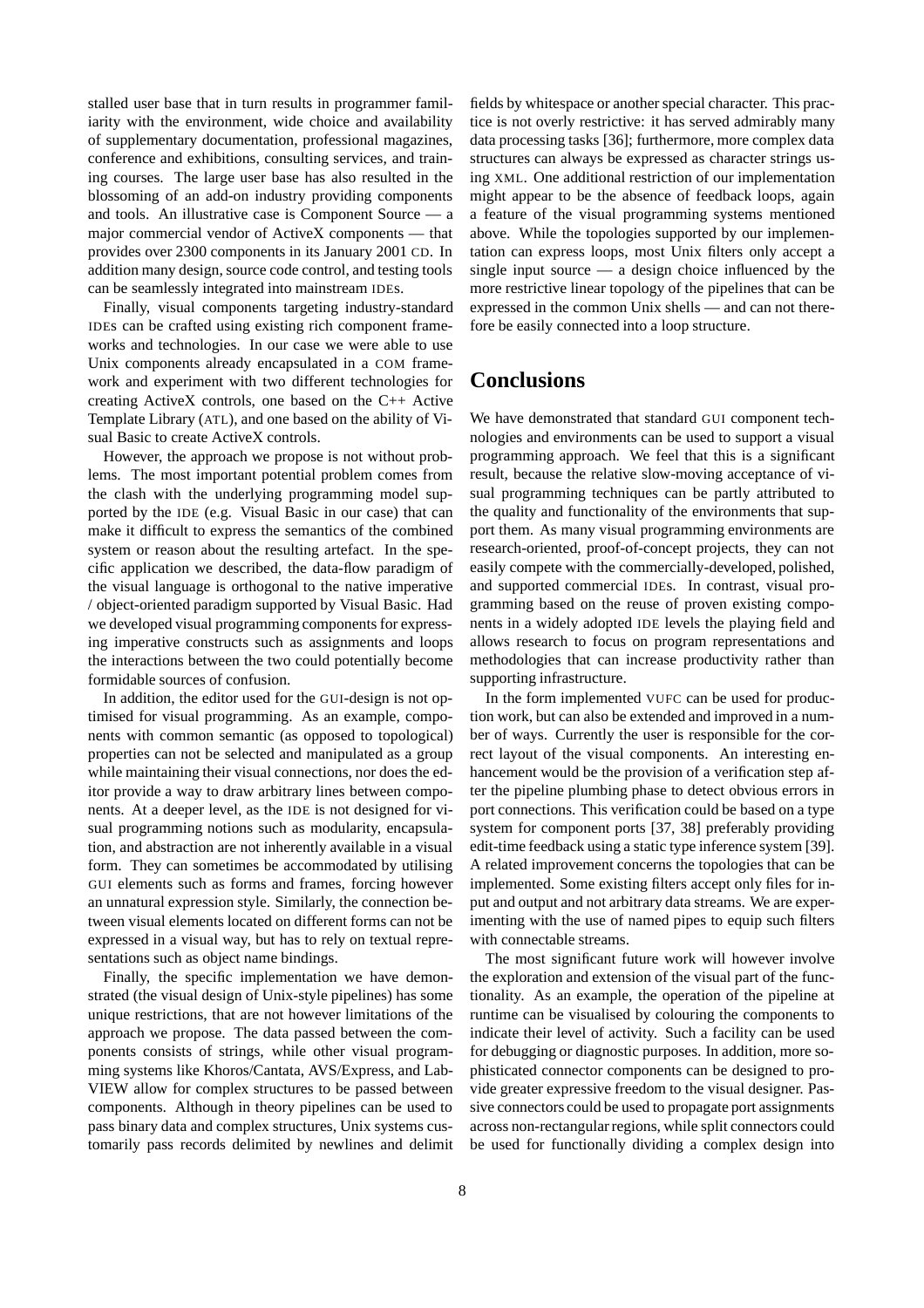multiple forms in a manner analogous to the current practice in multi-sheet electronic circuit diagrams. Finally, the application domain of our approach can be extended in a number of directions; pipelines are not the only programming artefact that can be efficiently expressed in a visual way. Component deployment in distributed applications is one obvious target; others surely exist and wait to be explored.

#### **Acknowledgments**

The author wishes to thank the anonymous reviewers for their detailed and insighfull comments on earlier versions of this paper. Part of the research described here was performed on board of the *HS Limnos*; the tolerance and support of the ship's officers and crew is gratefully acknowledged.

#### **References**

- [1] Margaret M. Burnett and David W. McIntyre. Visual programming. *IEEE Computer*, 28(3):10–19, March 1995. Special issue on visual programming.
- [2] N. C. Shu. Visual programming: Perspectives and approaches. *IBM Systems Journal*, 28(4):525– 547, 1989. Reprinted in IBM Systems Journal 38(2&3):199-221 1999.
- [3] Francesmary Modugno, Albert T. Corbett, and Brad A. Myers. Graphical representation of programs in a demonstrational visual shell—an empirical evaluation. *ACM Transactions on Computer-Human Interaction*, 4(3):276–308, 1997.
- [4] M. Petre. Why looking isn't always seeing: Readership skills and graphical programming. *Communications of the ACM*, 38(6):33–44, June 1995.
- [5] K. N. Whitley. Visual programming languages and the empirical evidence for and against. *Journal of Visual Languages and Computing*, 5(1):109–142, 1997.
- [6] M. Münch and A. Schürr. Leaving the visual language ghetto. In *1999 IEEE Symposium on Visual Languages (VL '99)*, Tokyo, Japan, September 1999. IEEE Computer Society.
- [7] Clemens Szyperski. *Component Software: Behind Object-Oriented Programming*. Addison-Wesley, 1998.
- [8] Alan Cameron Wills. Designing component kits and architectures. In L. Barroca, J. Hall, and P. Hall, editors, *Software Architectures: Advances and Applications*. Springer Verlag, 1999.
- [9] Patrick Chan and Rosanna Lee. *The Java Class Libraries : Java.Applet, Java.Awt, Java.Beans*, volume 2. Addison-Wesley, 1996.
- [10] Stephen Jakab, Darren Gill, Alex Homer, and Dave Jewell. *Visual Basic 5.0 ActiveX Control Creation*. Microsoft Press, Redmond, Washington, USA, 1996.
- [11] Mark Young, Danielle Argiro, and Jeremy Worley. An object oriented visual programming language toolkit. *Computer Graphics*, 29(2):25–28, 1995.
- [12] Mark Young, Danielle Argiro, and Steven Kubica. Cantata: Visual programming environment for the khoros system. *Computer Graphics*, 29(2):22–24, 1995.
- [13] Jörgen Jehander. Graphical object-oriented programming in LabVIEW. Online. http://www.ni.com/pdf/instrupd/appnotes/an143.pdf. 9 May 2001, October 1999. National Instruments Corporation. Application Note 143.
- [14] D. Smith, A. Cypher, and J. Spohrer. Kidsim: Programming agents without a programming language. *Communications of the ACM*, 37(7):54–67, July 1994.
- [15] Wayne Citrin. Strategic directions in visual languages research. *ACM Computing Surveys*, 28(4es):132–132, December 1996. Available online http://www.acm.org/pubs/citations/journals/surveys/1996- 28-4es/a132-citrin/.
- [16] T. R. Henry and S. E. Hudson. Squish: A graphical shell for Unix. *Graphics Interface*, pages 43–49, 1988.
- [17] P. E. Haeberli. ConMan: A visual programming language for interactive graphics. *Computer Graphics*, 22(4):103–111, August 1988.
- [18] K. Borg. Ishell: A visual Unix shell. In *Conference on Human Factors in Computing Systems (CHI '90)*, pages 201–207, 1990.
- [19] Oscar Nierstrasz, Simon Gibbs, and Dennis Tsichritzis. Component-oriented software development. *Communications of the ACM*, 35(9):160–165, September 1992.
- [20] Alan W. Brown and Kurt C. Wallnau. The current state of CBSE. *IEEE Software*, 15(5):37–46, September/October 1998.
- [21] Desmond Francis D' Souza and Alan Cameron Wills. *Objects, Components, and Frameworks With UML : The Catalysis Approach*. Addison-Wesley, 1998.
- [22] Peter M. Maurer. Components: What if they gave a revolution and nobody came. *IEEE Software*, 33(6):28–34, June 2000.
- [23] Susan Eisenbach, Lee McLoughlin, and Chris Sadler. Data-flow design as a visual programming language. In *Proceedings of the Fifth International Workshop on Software Specification and Design*, pages 281–283. ACM, 1989.